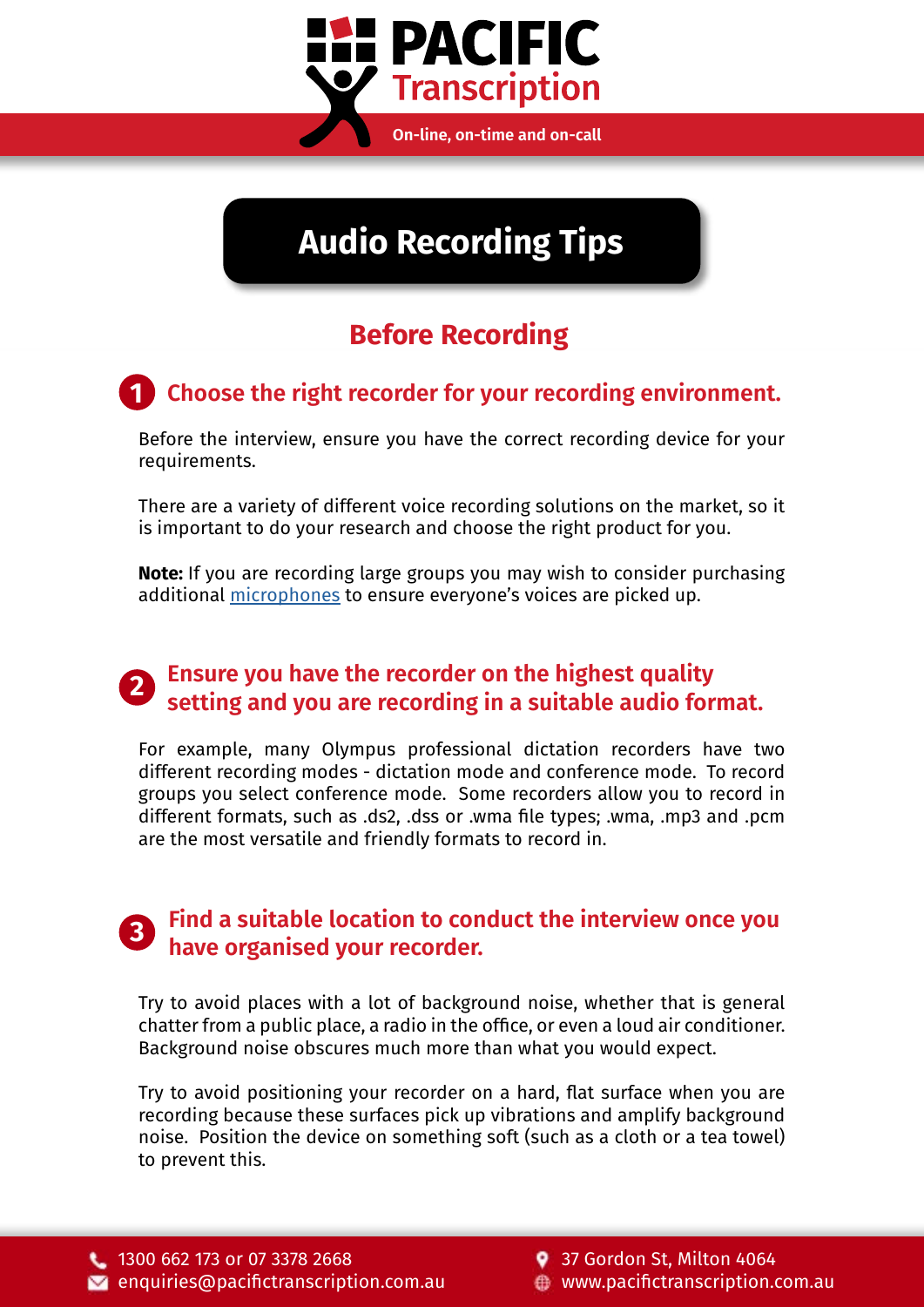

#### **Phone interviews can be recorded using your digital voice recorder and a telephone pick-up microphone. 4**

We recommend using either the Olympus or Philips telephone pick-up microphones. When speaking on the telephone, these will capture both sides of the conversation for recording by your digital voice recorder. Plug the telephone pick-up microphone into your digital voice recorder, just as you would any other external microphone. Pop the telephone mic earpiece into the ear that you hold the phone to - the telephone pick-up microphone captures both your voice and the voice of your interviewee. This preferable to capturing the interview on your recorder via speakerphone. Pacific Transcription stocks both Olympus and Philips [telephone pick-up](https://www.pacifictranscription.com.au/?s=telephone+pickup+microphone&post_type=product)  [microphones](https://www.pacifictranscription.com.au/?s=telephone+pickup+microphone&post_type=product), which are available on our [online shop](https://www.pacifictranscription.com.au/shop/).



# **During Recording**

#### **Ensure recorder is equidistant from participants,**   $\blacksquare$  including vourself.

Even though it is critical to successfully capture the interviewee's responses, you want to ensure your questions are also captured in the audio. Positioning the recording device equidistant between the speakers helps ensure both the interview questions and responses appear in the transcript.

Once the recorder is in place, avoid moving it.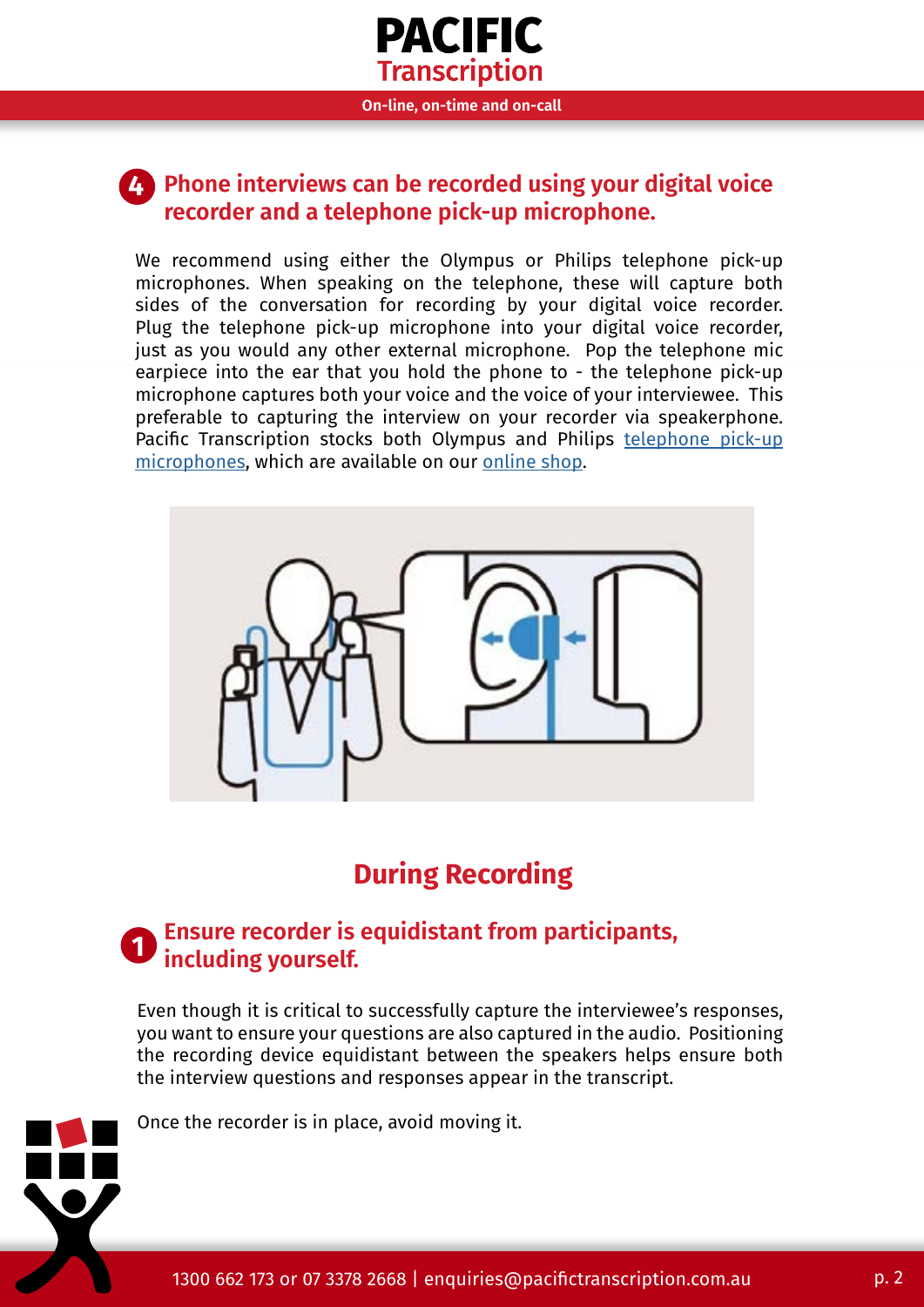

#### **For speaker identification, ask speakers to say their names each time they speak. <sup>2</sup>**

The transcriptionist has more opportunity to distinguish between the speakers when each speaker says their name each time they speak.

**Note:** Speaker identification from audio alone is not always possible. If accurate speaker identification is critical, we recommend writing a log which records the speaker order and, if possible, the first couple of words spoken in each turn.



#### **Once the interview has started, encourage participants to speak one at a time. <sup>3</sup>**

If any laughter or side comments begin during the recording, wait for quiet before asking your next question – laughter is notorious for obscuring all other speech.

### **4 Small ambient noises can obscure speech.**

Remind speakers to avoid rustling paper or drumming their fingers on the table. Mobile phones placed near the recorder can cause loud interference on the recording, even when the phone is on silent. Use non-verbal gestures to let speakers know you are listening.

### **Don't hesitate to repeat key sentences for clarity. 5**

If you're afraid that the digital recording device didn't pick up something due to ambient noise, repeat it at the time, rather than look over your transcripts and wonder what was said!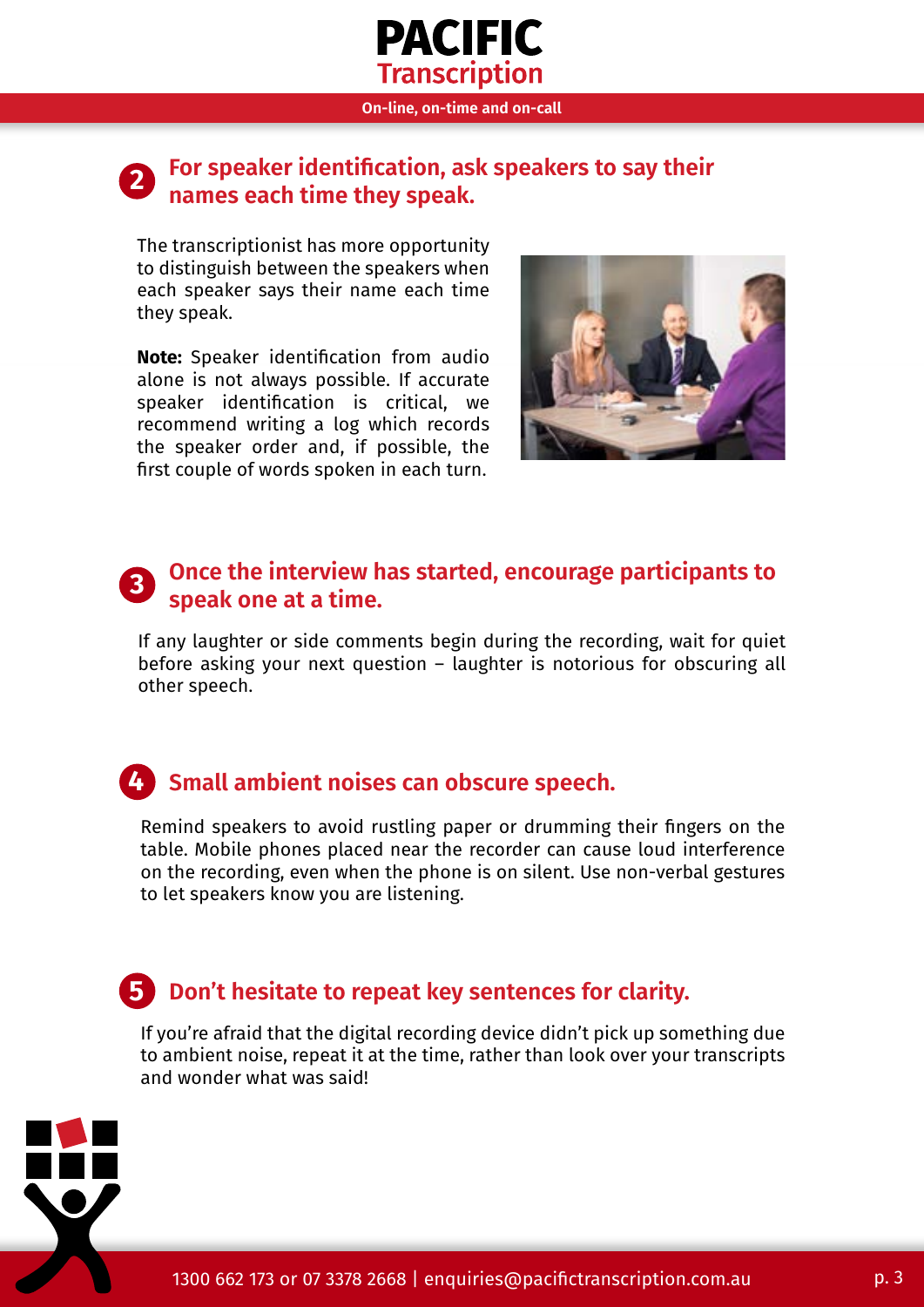

#### **Lastly, it's a good idea to have a spare battery on hand, 6 just in case!**

Alternatively, use a power adapter for your recorder if a power outlet is nearby. Pacific Transcription has adapters and recorders available for purchase or hire. Please [contact](https://www.pacifictranscription.com.au/contacting-products-team/) our friendly Products Team for details and expert advice.



### **After Recording**

### **1 Specify the template that you would like to use.**

We have a Pacific Transcription standard template, but we are happy to comply with specific formatting requirements, saving you time at the other end. Typists are also trained to create NVivo, Atlas TI and Leximancer compatible documents – please ask for our NVivo or Leximancer brochures for more information on using this software to analyse your transcripts.

#### **Send us a vocabulary list of commonly used words or place names.**

Sending us a vocabulary list helps ensure the most accurate transcript possible, particularly if your interviewees use specific jargon or acronyms. Our general transcript is intelligent verbatim (slightly edited), as requested by 95% of our clients for ease of readability and analysis. Other transcript styles, such as those used for conversational analysis, are available upon request.

**Note:** complex transcription styles do incur surcharges. Contact us for details.